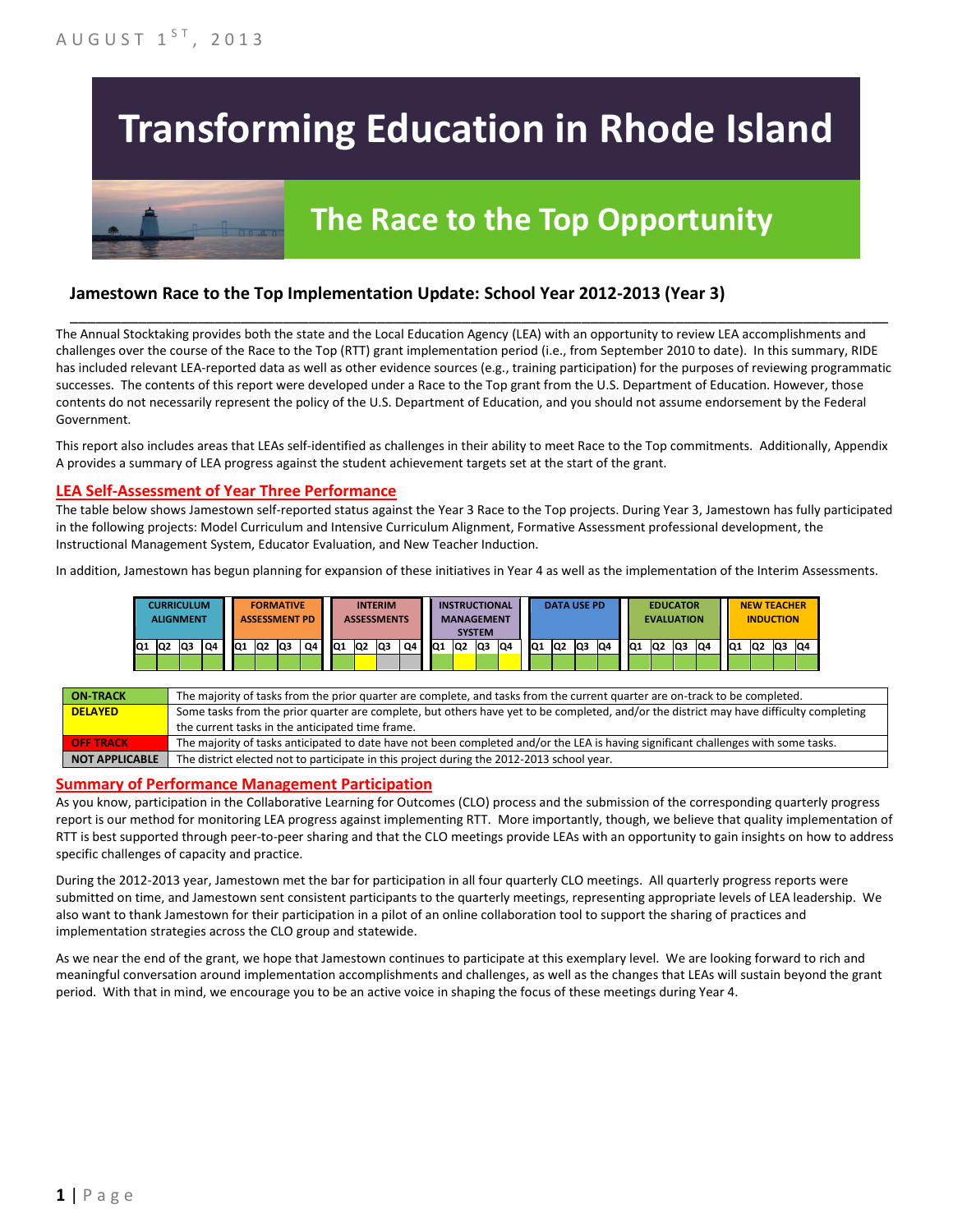#### **System of Support 1: Standards and Curriculum**

Based on the quarterly progress reports submitted by Jamestown, as well as participation in additional applicable activities through the end of the 2012-2013 school year, we have assessed the district as 'on track (green),' 'delayed (yellow),' 'off track/at risk (red)', or 'not applicable (grey) on each of the Year 3 System of Support 1 scope of work tasks for Race to the Top. This assessment is reflected in the table below. Please note that further description of these statuses can be found on page one of this report.

RIDE would like to commend Jamestown on its efforts to expand and deepen educator and administrator knowledge of the Common Core State Standards (CCSS). In its progress reports, Jamestown noted that hiring a Director of Curriculum, Assessment, and Professional Development was an important first step in ensuring that educators received the necessary support for the transition to the common core. During the 2012-2013 school year, educators from Jamestown participated in multiple professional development opportunities. Prior to the opening of the school all district English Language Arts (ELA) and math teachers attended a full day session to review the common core state standards and plan for the two concept-based units developed for each grade level. Later in the year, middle school math and ELA teachers attended RIDE workshops and collaborative professional development sessions with other SORICO districts.

Jamestown has made significant progress against implementing a guaranteed and viable curriculum aligned to the new Common Core State Standards. During the 2012-2013 school year, Jamestown continued to work in partnership with RIDE, the Dana Center, and other districts to create and implement an aligned curriculum. Lead teachers from each K-8 grade in math worked together using the SORICO scope and sequence and units of study to develop lessons and assessments in preparation for the first quarter of the school year. In September, all math K-8 teachers began to implement the first units of study. We are also pleased to note that Jamestown received a mini-grant, along with the other SORICO districts, to continue their collaborative work on mathematics curriculum aligned to the CCSS. We hope that the grant funds were beneficial in identifying assessments that align with the various units.

Looking ahead, we are excited to hearing more about the ways in which Jamestown has integrated the many initiatives in support of their transition to a common core aligned curriculum.

| <b>Intensive Curriculum Alignment and Model Curriculum Development</b>                                                                                                                                                                                    | Year 3:SY12-13 |                                         |                                         |                |  |  |
|-----------------------------------------------------------------------------------------------------------------------------------------------------------------------------------------------------------------------------------------------------------|----------------|-----------------------------------------|-----------------------------------------|----------------|--|--|
|                                                                                                                                                                                                                                                           | Q1             | Q <sub>2</sub>                          | Q3                                      | Q <sub>4</sub> |  |  |
| Develop and communicate a multi-year Transition Plan for the Common Core State Standards implementation, including clear<br>expectations for school level transition benchmarks and a plan for developing a curriculum aligned to the CCSS in grades K-12 |                | Modify as Modify as Modify as<br>needed | needed                                  | needed         |  |  |
| Identify opportunities for educators to work collaboratively to deepen understanding of CCSS (e.g. Common Planning Time, grade<br>level team, department meetings, faculty meetings)                                                                      |                | Modify as Modify as Modify as<br>needed | needed                                  | needed         |  |  |
| Create implementation plan, including the identification of aligned resources, to support roll out of new curricula                                                                                                                                       |                | needed                                  | Modify as Modify as Modify as<br>needed | needed         |  |  |
| Develop curriculum aligned to the Common Core State Standards, including participation in Dana Center curriculum writing and<br>leadership sessions (if applicable)                                                                                       |                | x                                       | x                                       |                |  |  |

*\*Please note: the 'x' in the above table represents the anticipated completion timeline set by RIDE, not when the district completed the task.*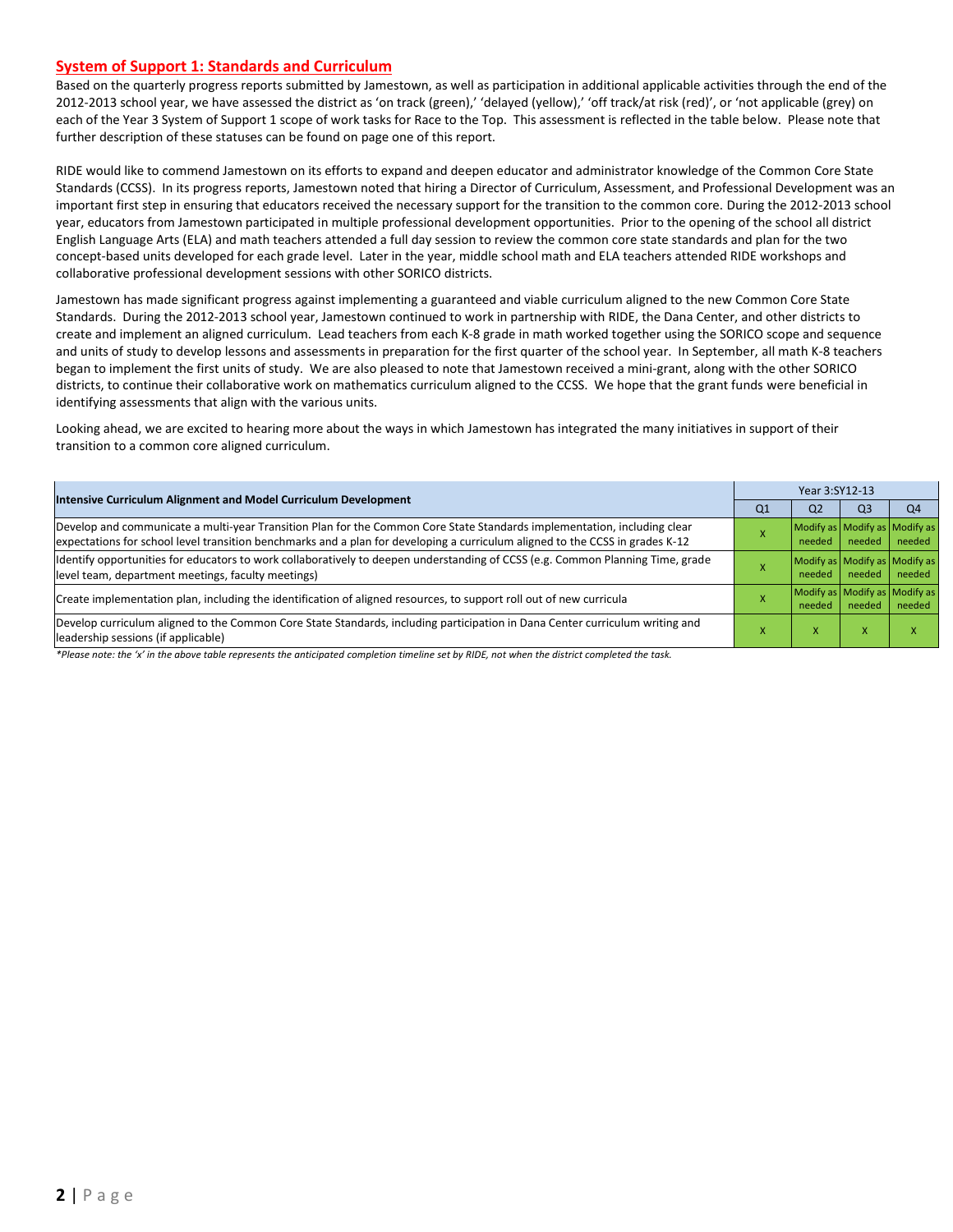#### **System of Support 2: Instructional Improvement Systems**

During the 2012-2013 school year, Jamestown chose to implement three of the four Race to the Top projects in System of Support 2 (the Instructional Management System, Data Use professional development, and the formative assessment professional development modules). Based on the quarterly progress reports submitted by Jamestown, as well as participation in additional applicable activities through the end of the 2012- 2013 school year, we have assessed the district on each of the Year 3 scope of work tasks for those applicable projects.

In addition to configuring the Instructional Management System (IMS) to provide educator access to both Interim Assessments and the Formative Assessment Professional Development modules, the Director of Curriculum and district principals also utilized the IMS for curriculum writing.

Jamestown developed a two-year plan for full district completion of the Formative Assessment online professional development modules, and participation in accompanying community of practice meetings. The district created a common Professional Growth Goal around completion of the modules. The Director of Curriculum was identified as a facilitator and, in preparation for implementation, attended module orientation sessions offered by RIDE. During the 2012-2013 school year, all faculty completed modules one and two and held the three community of practice meetings. The various groups focused on different areas – one group focused on higher order thinking and questioning, and the other two groups looked at success criteria and the articulation of the big ideas of concept-based units. The district will continue with their implementation of the remaining modules during the 2013-2014 school year.

During the 2012-2013 school year, two schools from Jamestown participated in the Data Use professional development series. In the QPU reports, the district expressed that the teams found this training helpful, and that the faculty utilized the protocol to develop achievement targets for Student Learning Objectives (SLOs).

Jamestown chose not to implement the Interim Assessment fixed form/test construction tool during the 2012-2013 school year. Principals and Director of Curriculum attended training at the start of the school year; however, delays in the configuration of the IMS prevented the district from implementing the interim assessments as planned. The Director of Curriculum will continue to explore the utilization of this tool as part of their PARCC readiness strategy and will determine the extent to which the district will implement either of the tools in the upcoming school year.

In the upcoming CLO sessions, we look forward to hearing about the Jamestown's plans for implementing new initiatives, or deepening engagement in initiatives implemented during the 2012-2013 school year. Additionally, looking ahead towards the PARCC assessment, we hope to hear more from districts about how these initiatives are supporting their transition to the common core.

| <b>Instructional Management System (IMS)</b>                                                                                                                                                              |                                         | Year 3:SY12-13 |                |    |  |  |  |  |
|-----------------------------------------------------------------------------------------------------------------------------------------------------------------------------------------------------------|-----------------------------------------|----------------|----------------|----|--|--|--|--|
|                                                                                                                                                                                                           | Q <sub>1</sub>                          | Q <sub>2</sub> | Q <sub>3</sub> | Q4 |  |  |  |  |
| Designate an LEA data steward to support decision making around data collections and systems implementation and to provide input<br>and feedback on data initiatives through designated representatives   | As needed As needed As needed As needed |                |                |    |  |  |  |  |
| Maintain data quality standards of local student information systems and upload local assessment data and program information as<br>required by RIDE in a timely manner                                   |                                         |                | ⋏              |    |  |  |  |  |
| Following RIDE training, LEA Administrative Users and LEA Trainers configure the IMS for educator use and to provide end users with<br>access and training needed to utilize the IMS for daily activities |                                         |                |                |    |  |  |  |  |
| Deepen the understanding and use of the IMS among all educators                                                                                                                                           |                                         | $\lambda$      | ⋏              |    |  |  |  |  |

|                                                                                                                  |  | Year 3:SY12-13 |                |  |  |  |  |  |
|------------------------------------------------------------------------------------------------------------------|--|----------------|----------------|--|--|--|--|--|
| [Formative Assessment Professional Development Modules (accessed via the Instructional Management System)        |  | Q <sub>2</sub> | Q <sub>3</sub> |  |  |  |  |  |
| ldentify facilitators who will support the implementation of formative assessment practices in daily instruction |  |                |                |  |  |  |  |  |
| Coordinate participation of educators in training modules and communities of practice                            |  |                |                |  |  |  |  |  |

| 'Data Use' Professional Development                                                                                                                             |                | Year 3:SY12-13 |    |                |  |  |  |
|-----------------------------------------------------------------------------------------------------------------------------------------------------------------|----------------|----------------|----|----------------|--|--|--|
|                                                                                                                                                                 | Q <sub>1</sub> | Q <sub>2</sub> | Q3 | O <sub>4</sub> |  |  |  |
| In coordination with RIDE, select 'Data Use' training dates for each cohort of schools, as applicable                                                           |                |                |    | Year 2         |  |  |  |
| ldentify and provide RIDE with the leadership team members from each school who will participate in the Year 1 and/or Year 2<br>training cohorts, as applicable |                |                |    | Year 2         |  |  |  |
| Following 'Data Use' professional development, identify district and school practices to sustain and deepen data use and<br>collaboration                       |                |                |    |                |  |  |  |

\* Please note that, for this project, 'year 1' refers to cohort 1 taking place during the 2012-2013 school year, and 'Year 2' refers to cohort 2 taking place during the 2013-2014 school year.

| Interim Assessments (accessed via the Instructional Management System)                                                                                                                  |                   | Year 3:SY12-13  |                               |    |  |  |  |
|-----------------------------------------------------------------------------------------------------------------------------------------------------------------------------------------|-------------------|-----------------|-------------------------------|----|--|--|--|
|                                                                                                                                                                                         | Q <sub>1</sub>    | Q <sub>2</sub>  | Q <sub>3</sub>                | Q4 |  |  |  |
| Develop protocols or expectations regarding the use of interim assessment to inform instruction including timelines for<br>administration and process for scoring and reporting results |                   |                 |                               |    |  |  |  |
| Send LEA-determined facilitators to RIDE provided training on both the Fixed-Form assessment tool and the test-building tool                                                            | <b>Fixed Form</b> | Test<br>Builder |                               |    |  |  |  |
| Train of educators in the LEA on the administration and use of interim assessments utilizing RIDE-trained facilitators                                                                  |                   | X               |                               |    |  |  |  |
| Administration of Interim Assessments in selected grades and content area(s)                                                                                                            | $1st$ Fixed       | $2^{nd}$ Fixed  | 3 <sup>rd</sup> Fixed         |    |  |  |  |
|                                                                                                                                                                                         |                   |                 | Form Test Form Test Form Test |    |  |  |  |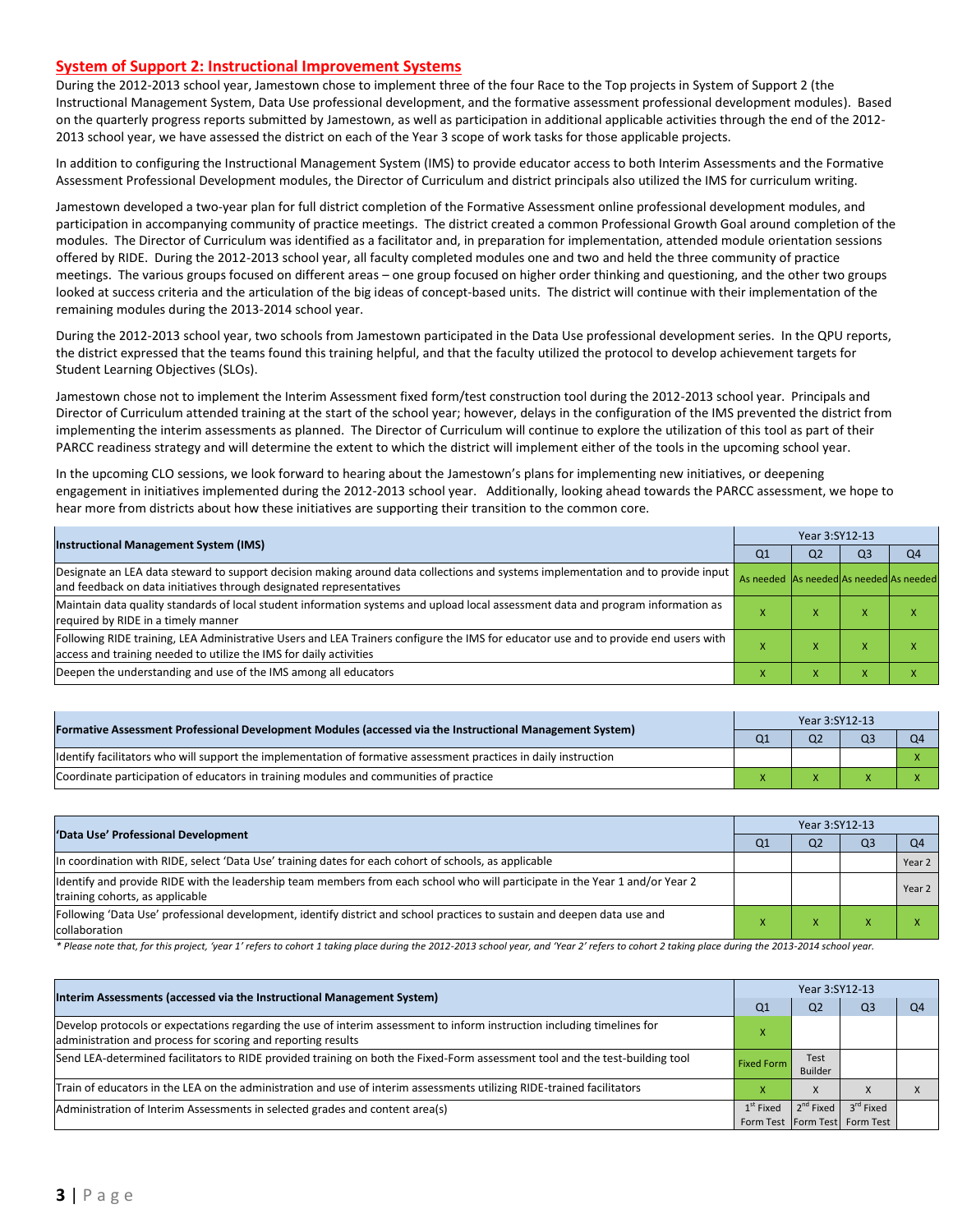#### **System of Support 3: Educator Effectiveness**

During the 2012-2013 school year, Jamestown fully implemented all components of System of Support 3 - the Rhode Island model for teacher and building administrator evaluations; and final effectiveness ratings for all teachers and building administrators have been submitted to RIDE using the Educator Performance and Support System. Based on the quarterly progress reports submitted by Jamestown, as well as participation in additional applicable activities through the end of the 2012-2013 school year, we have assessed the district on each of the Year 3 scope of work tasks for Educator Evaluation.

During the 2012-2013 school year, all primary and complementary evaluators attended RIDE-led training activities, including the online calibration modules. The district ISP also conducted training for all teachers and administrators on the Educator Performance and Support System (EPSS). After initial difficulty with the system, RIDE is pleased to note that all administrators were able to use the EPSS to write and communicate evaluations.

The Jamestown District Evaluation Committee (DEC) met monthly throughout the 2012-2013 school year, focused on the 'flexibility factors' for the Rhode Island model. These factors were finalized and announced to the faculty during the second quarter of the school year. The DEC also met to focus on improvement plans, and the supports to be provided if teachers are rated developing or ineffective.

Looking ahead, RIDE would like to remind the district of their responsibility to ensure that all personnel responsible for evaluating both teachers and building administrators participate in applicable training activities. And, as we enter into the final year of the Race to the Top grant, RIDE encourages Jamestown to continue to engage their CLO peers in thinking about continuous support for evaluation implementation, as well as how evaluation data is being used to identify professional development needs.

|                                                                                                                                                                                                      |                               |                                            | Year 3:SY12-13                   |                                  |
|------------------------------------------------------------------------------------------------------------------------------------------------------------------------------------------------------|-------------------------------|--------------------------------------------|----------------------------------|----------------------------------|
| <b>Educator Evaluation</b>                                                                                                                                                                           | Q <sub>1</sub>                | Q <sub>2</sub>                             | Q <sub>3</sub>                   | Q <sub>4</sub>                   |
| Participate in educator evaluation model design, development and refinement feedback opportunities                                                                                                   | X                             | X.                                         | $\mathsf{X}$                     | $\mathsf{x}$                     |
| Identify District Evaluation Committee members, responsible for monitoring the implementation of the system and providing<br>recommendations to LEA leadership teams                                 |                               |                                            |                                  | X                                |
| ldentify individuals who will serve as primary and, if applicable, secondary/complementary evaluators                                                                                                |                               |                                            |                                  | X                                |
| Send all required evaluators to RIDE-provided evaluator training on model; Send evaluators and system administrators to training on<br>the Educator Performance Support System (EPSS) data system    |                               |                                            | Mid-year<br>half-day<br>training | Mid-year<br>half-day<br>training |
| Examine LEA Policies and Contracts for Challenges; where applicable, consider memorandums of understanding or contract renewal<br>language which will support district implementation of evaluations | X                             | x                                          | $\mathsf{x}$                     | X                                |
| Create a plan for the appropriate use of funds to support implementation of educator evaluation system                                                                                               |                               |                                            |                                  | X                                |
| Complete required components of RI Model for educator and building administrator evaluations                                                                                                         | SLO <sub>s</sub> and<br>Goals | Midyear<br>Conference Conference Summative | Midyear                          | <b>EOY Report</b><br>&<br>rating |
| Submit evaluation data and documentation (e.g. component and summative level ratings, verified rosters); provide other requested<br>information to support RIDE research and system improvement      | x                             | x                                          | $\mathsf{x}$                     | X                                |
| Use Evaluation Data to identify individual and school/district-wide professional development needs and act on those needs                                                                            |                               |                                            | $\mathsf{x}$                     | x                                |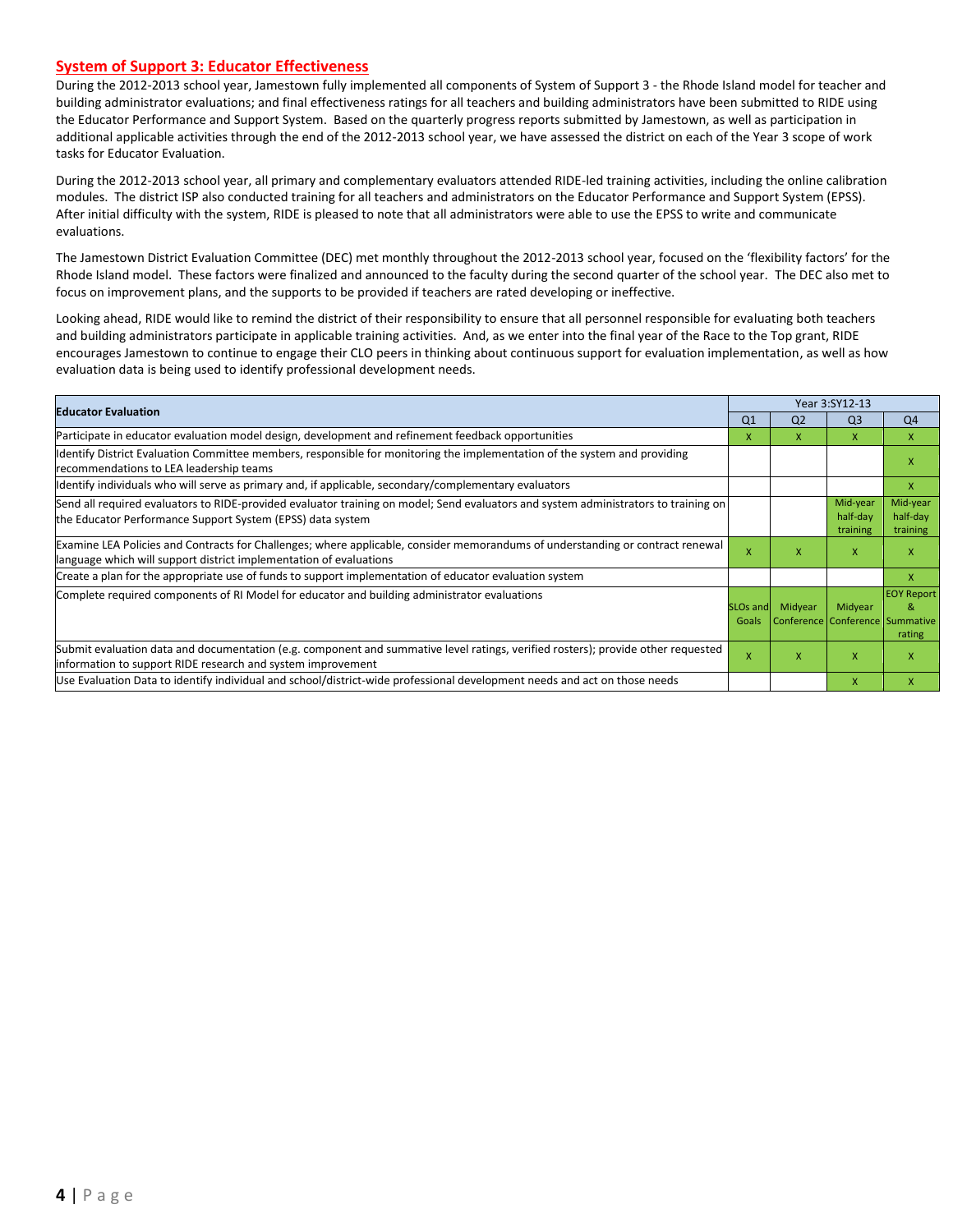#### **System of Support 4: Human Capital Development**

Based on the quarterly progress reports submitted by Jamestown, as well as participation in additional applicable activities through the end of the 2012-2013 school year, we have assessed the district on each of the Year 3 scope of work tasks for Beginning Teacher Induction. Additionally, Jamestown has continued their utilization of SchoolSpring for recruitment of staff on an as needed basis.

All applicable beginning teachers in Jamestown participated in the beginning teacher induction program. As reported in their quarterly progress update, Jamestown found the Beginning Teacher Induction program helpful, and the feedback from teachers regarding the instructional coaching was positive. In the upcoming CLO sessions, RIDE looks forward to engaging in a deeper conversation around the revisions that East Greenwich and other LEAs have made to their human capital policies in support of these initiatives.

| <b>Beginning Teacher Induction</b>                                                                                                                                                       |                | Year 3:SY12-13 |                |    |  |  |  |
|------------------------------------------------------------------------------------------------------------------------------------------------------------------------------------------|----------------|----------------|----------------|----|--|--|--|
|                                                                                                                                                                                          | Q <sub>1</sub> | Q <sub>2</sub> | Q <sub>3</sub> | Q4 |  |  |  |
| If applicable, recommend potential Induction Coaches to RIDE                                                                                                                             |                |                |                |    |  |  |  |
| Review and revise hiring policies, timelines and processes in order to support appropriate and timely projections for anticipated hires<br>requiring induction coach services            |                |                |                |    |  |  |  |
| Provide RIDE with list of beginning teachers who will receive Induction Coach support in a timely manner in order to ensure that all<br>beginning teachers have coaching                 |                |                |                |    |  |  |  |
| Participate in RIDE-provided information opportunities in order to learn about induction coach program                                                                                   |                |                |                |    |  |  |  |
| Provide feedback to RIDE on the development and integration of existing mentorship programs into a sustainable, instructionally-<br>focused state or district-wide Induction Coach model |                |                |                |    |  |  |  |

The contents of this report were developed under a Race to the Top grant from the U.S. Department of Education. However, those contents do not necessarily represent the policy of the U.S. Department of Education, and you should not assume endorsement by the Federal Government.